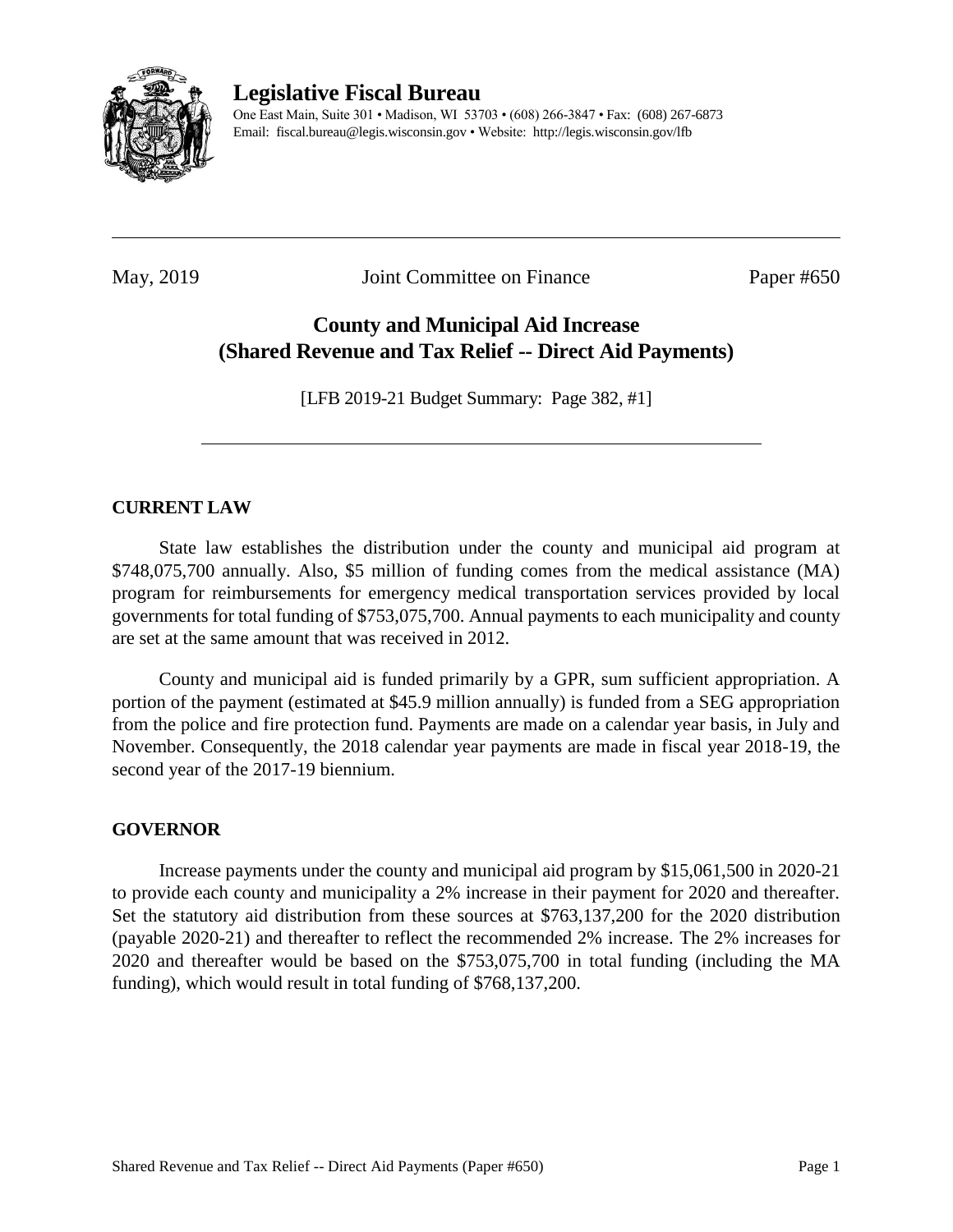#### **DISCUSSION POINTS**

## **Background**

1. County and municipal aid provides general, unrestricted aid to counties and municipalities. Unlike categorical aid, which must be used for a specific purpose, unrestricted state aid can be used for any activity approved by the local governing body. Typically, the aid is commingled with the local government's other revenues and is not directly tied to any specific function. As such, it supplants other types of revenues that would otherwise be raised to fund the local government's functions.

2. The current county and municipal aid program replaced the earlier shared revenue program as the largest local assistance program for municipalities and counties in 2004. However, in 2002 and 2003, legislative changes were made to the earlier shared revenue program that continue to impact county and municipal aid payments today. 2002 Wisconsin Act 16 (the 2001-03 biennial budget) suspended the municipal shared revenue formulas and, instead, provided a uniform, 1% annual payment increase for 2002 and 2003 on the combined aid amounts calculated under the various components of the shared revenue formula for 2001. As a result, since the county and municipal aid program was created in 2004, municipalities have received the same amount as the prior year except in years when funding levels changed due to legislation. Therefore, under the Governor's recommendation, each county and municipality would receive an aid payment in 2020 that is 2% higher than the payment received in 2019.

# **County and Municipal Revenues and Expenditures**

3. Since the conversion from the shared revenue program to the county and municipal aid program, three reductions to the state funding level have occurred (2004, 2010 and 2012). As a result, county and municipal aid is 20.7% lower in 2019, than the amount provided in 2003.

4. Municipal and county governments are funded from several different revenue sources. Table 1 shows the municipal and county revenue composition for the five largest revenue sources for 2011, 2013, 2015, and 2017, based on financial reports these governments filed with DOR. During this period, the percentage of local revenues comprised of state aid has declined from 14.5% to 13.0% for municipalities and from 22.5% to 20.5% for counties. Over the same period, reliance on the property tax has increased for both municipalities and counties, as the percentage of revenues comprised of property taxes increased from 29.2% to 31.0% for municipalities and 28.0% to 29.5% for counties. Furthermore, reliance on long-term debt proceeds increased from 10.1% to 12.2% for municipalities and from 3.4% to 5.4% for counties.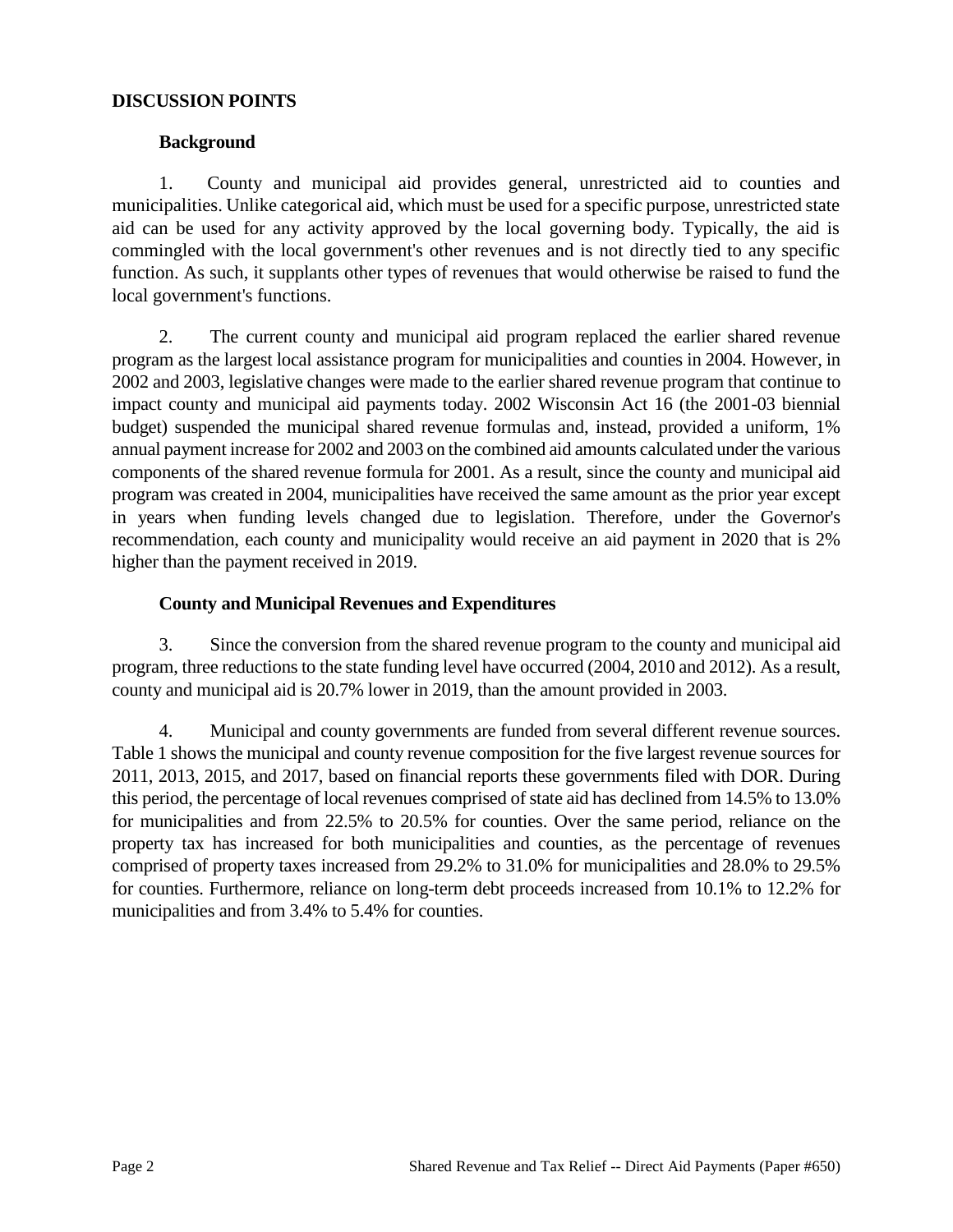#### **TABLE 1**

|                         |       |       | Municipalities |       |       |       | Counties |       |
|-------------------------|-------|-------|----------------|-------|-------|-------|----------|-------|
|                         | 2011  | 2013  | 2015           | 2017  | 2011  | 2013  | 2015     | 2017  |
| State Aid               | 14.5% | 13.2% | 12.9%          | 13.0% | 22.5% | 20.4% | 20.9%    | 20.5% |
| <b>Property Taxes</b>   | 29.2  | 29.4  | 29.2           | 31.0  | 28.0  | 27.9  | 28.4     | 29.5  |
| <b>Other Taxes</b>      | 2.7   | 2.9   | 3.1            | 3.1   | 5.3   | 5.4   | 5.8      | 6.4   |
| <b>Public Charges</b>   | 14.3  | 14.7  | 15.0           | 15.9  | 20.0  | 19.9  | 20.7     | 17.0  |
| Long-Term Debt Proceeds | 10.1  | 12.5  | 12.8           | 12.2  | 3.4   | 2.9   | 4.1      | 5.4   |
| Total                   | 70.8% | 72.7% | 73.0%          | 75.2% | 79.2% | 76.5% | 79.9%    | 78.8% |

## **Municipal and County Revenue Composition 2011, 2013, 2015, 2017**

5. Table 2 combines the municipal and county total levies for each year with state aid from county and municipal aid and general transportation aid, and compares the annual change in combined revenues to the annual change in the inflation rate. This table shows that the cumulative difference between the nominal and inflation-adjusted state aid and levy amounts since 2011 is -\$906.9 million for municipalities and -\$766.9 million for counties. This would indicate that the combination of state aid and local levies has not kept up with inflation since 2011, making it difficult for local government to provide the same level of services in real terms. Providing a county and municipal aid increase would provide local governments some ability to keep pace with the cost of providing services in the biennium. Inflation is projected to increase 2.0% annually during the 2019-21 biennium, according to data from IHS Markit. However, if municipalities and counties need additional spending authority, levy increases can be approved through referendum or at town meetings for smaller towns.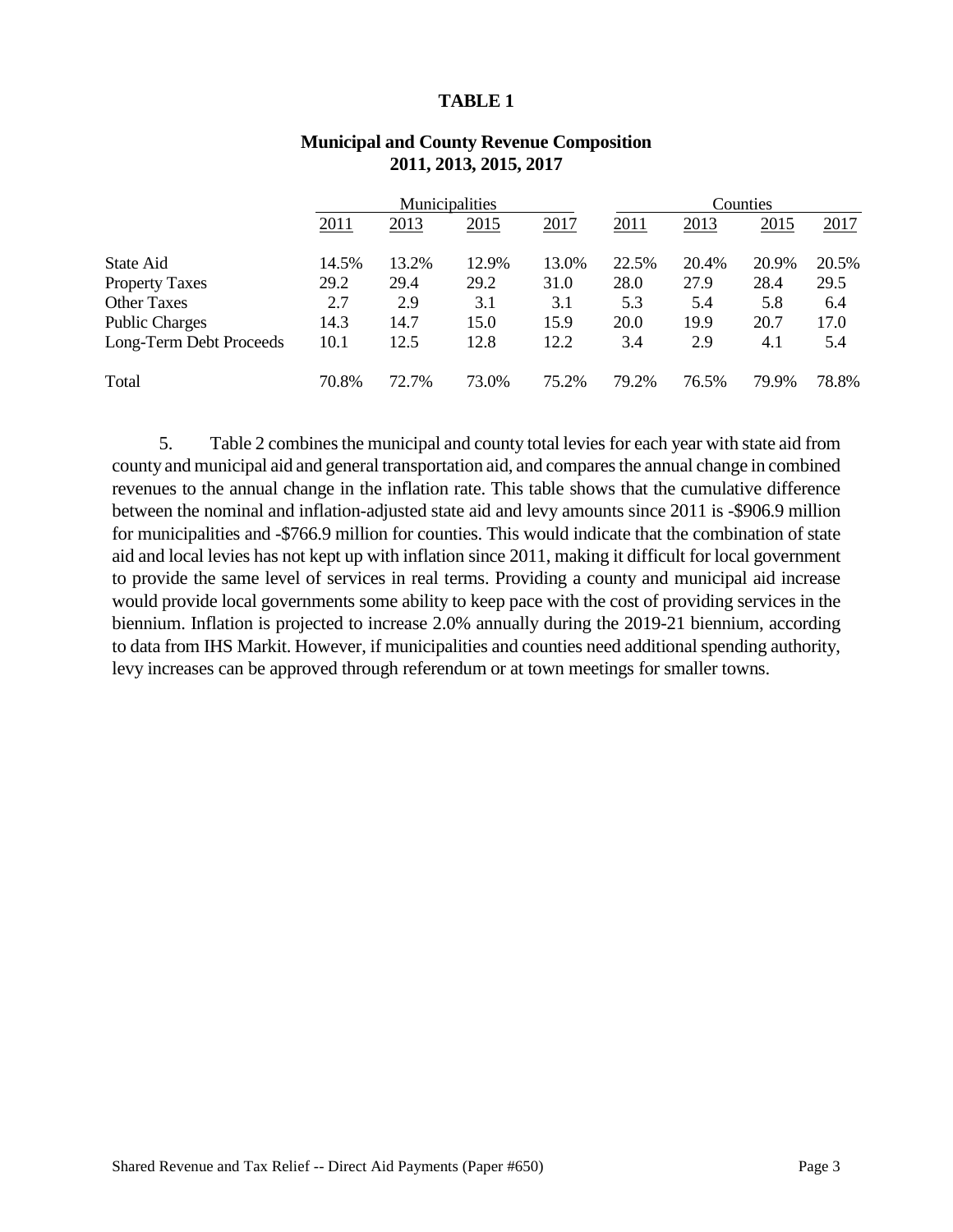### **TABLE 2**

|                       | Combined     | Inflation             |             |
|-----------------------|--------------|-----------------------|-------------|
|                       | Levy and Aid | <b>Adjusted Total</b> | Difference  |
| <b>Municipalities</b> |              |                       |             |
| 2011                  | \$3,429.1    |                       |             |
| 2012                  | 3,402.5      | \$3,537.4             | $-$134.9$   |
| 2013                  | 3,438.4      | 3,610.6               | $-172.2$    |
| 2014                  | 3,488.5      | 3,663.5               | $-175.0$    |
| 2015                  | 3,562.7      | 3,722.9               | $-160.2$    |
| 2016                  | 3,620.0      | 3,727.3               | $-107.3$    |
| 2017                  | 3,701.6      | 3,774.4               | $-72.8$     |
| 2018                  | 3,818.2      | 3,854.8               | $-36.5$     |
| 2019                  | 3,901.1      | 3,948.9               | $-47.8$     |
| Total                 |              |                       | $-$ \$906.9 |
| <b>Counties</b>       |              |                       |             |
| 2011                  | \$2,207.5    |                       |             |
| 2012                  | 2,189.4      | \$2,277.2             | $-$ \$87.8  |
| 2013                  | 2,203.6      | 2,324.4               | $-120.7$    |
| 2014                  | 2,228.2      | 2,358.4               | $-130.2$    |
| 2015                  | 2,267.5      | 2,396.7               | $-129.2$    |
| 2016                  | 2,307.5      | 2,399.5               | $-92.0$     |
| 2017                  | 2,352.7      | 2,429.8               | $-77.1$     |
| 2018                  | 2,430.3      | 2,481.5               | $-51.2$     |
| 2019                  | 2,463.5      | 2,542.2               | $-78.6$     |
| Total                 |              |                       | $-$766.9$   |

**Combined Tax Levy and State Aid Amounts for Municipalities and Counties Since 2011 and Comparison to Inflation-Adjusted Amounts (\$ in Millions)**

## **Property Tax -- Levy Limits**

6. Since the 2005(06) property tax year, the Department of Revenue (DOR) has administered a levy limit program that restricts the year-to-year increases in county and municipal property tax levies. During the early years of the levy limit program some minimum annual growth in levies was allowed. However, the current levy limit program prohibits any county, city, village, or town from increasing its "base" levy, or prior year actual levy, in any year by more than the percentage change in the local government's January 1 equalized value due to new construction, less improvements removed, between the previous year and the current year, but not less than zero percent. Some exclusions or adjustments are also applied.

7. Local levy limits and state aid increases for school districts and related tax credits have been provided to help control local property tax bill increases. Also, 2013 Act 145 provided \$406 million annually as property tax relief aid associated with the Wisconsin Technical College System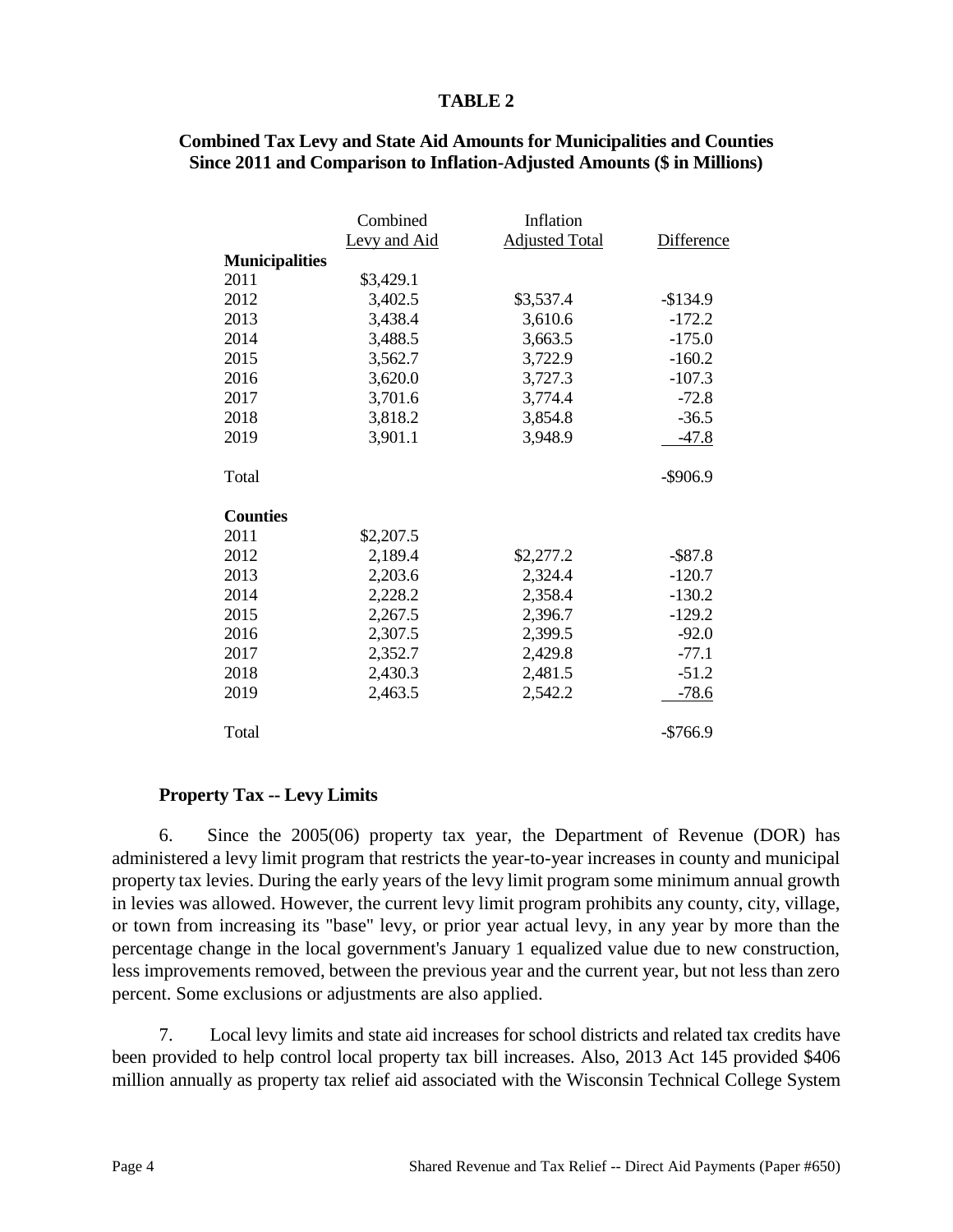levy. As a result, since 2005(06), the estimated tax bill for a median-valued home taxed at statewide average tax rates has increased at an average, annual rate of only 0.4%. Over the same 13-year period, the consumer price index has increased at an average, annual rate of 2.0%. If the medianvalued home's estimated taxes had increased at the same rate as inflation, the estimated 2018(19) tax bill would be \$639 higher (22.3%), and the home's owner would have paid \$3,891 in more taxes over the 13 years.

8. The Governor's recommendation relative to local levy limits would increase the minimum allowable percentage change that counties and municipalities may increase their allowable levies by from 0% to 2%. Under the provision, the definition of "valuation factor" would change so that the minimum allowable percentage change to county and municipal levies would be 2% rather than 0%. A similar provision would apply to the revenue limit for Wisconsin Technical College System campuses. This modification would allow counties and municipalities to increase their annual levies over their prior year actual levies by the greater of the percentage change in equalized values due to net new construction or 2%. Comparatively, for tax year 2017(18), the statewide average change in levies due to the change in equalized value from net new construction was 1.3% for towns, 1.8% for villages and cities, and 1.5% for counties.

9. While the local levy limit has assisted in limiting property tax increases for taxpayers, such limits can affect local governments' ability to raise sufficient revenues each year, especially for slower growing communities that are unable to increase levies due to limited or no new construction in a year. Local governments, including school districts, do have the ability to exceed the levy limit if the local government's governing body adopts a resolution to that effect, and the resolution is approved at referendum. Also, towns with populations under 3,000 may exceed their levy limits by a vote at the annual town meeting or at a special town meeting, provided the town board previously adopts a resolution supporting the increase and includes the increase on the agenda for the town meeting.

10. Some local officials contend that stagnant county and municipal aid payments, combined with local levy limits, affect local governments' ability to both fund their operations and carry out needed capital improvements. With some limitations, as costs increase and infrastructure erodes, local governments must identify sources of funding that supplement property tax levies and current county and municipal aid payments. As mentioned, local governments funded from the property tax also have the ability to go to referendum to ask voters for additional resources though a property tax levy increase.

11. In recent years, a significant percentage of school district referenda have been approved to exceed their annual revenue limit or to issue debt. According to the Department of Public Instruction, in calendar year 2018, school district voters approved 48 (90%) non-recurring (operations) referenda, 19 (90%) recurring (operations) referenda, and 76 (89%) of debt-related referenda. In comparison, based on preliminary reports filed with DOR for 2018(19), 70 towns passed a resolution to exceed their allowable levy, for a total amount of \$3.8 million of additional levy authority. Also, according to DOR, only 20 county and municipal referenda passed between 2006 and 2018. Approving a county or municipal levy increase through a vote of electors may be more difficult than passing similar referenda for facility improvements at the school district level.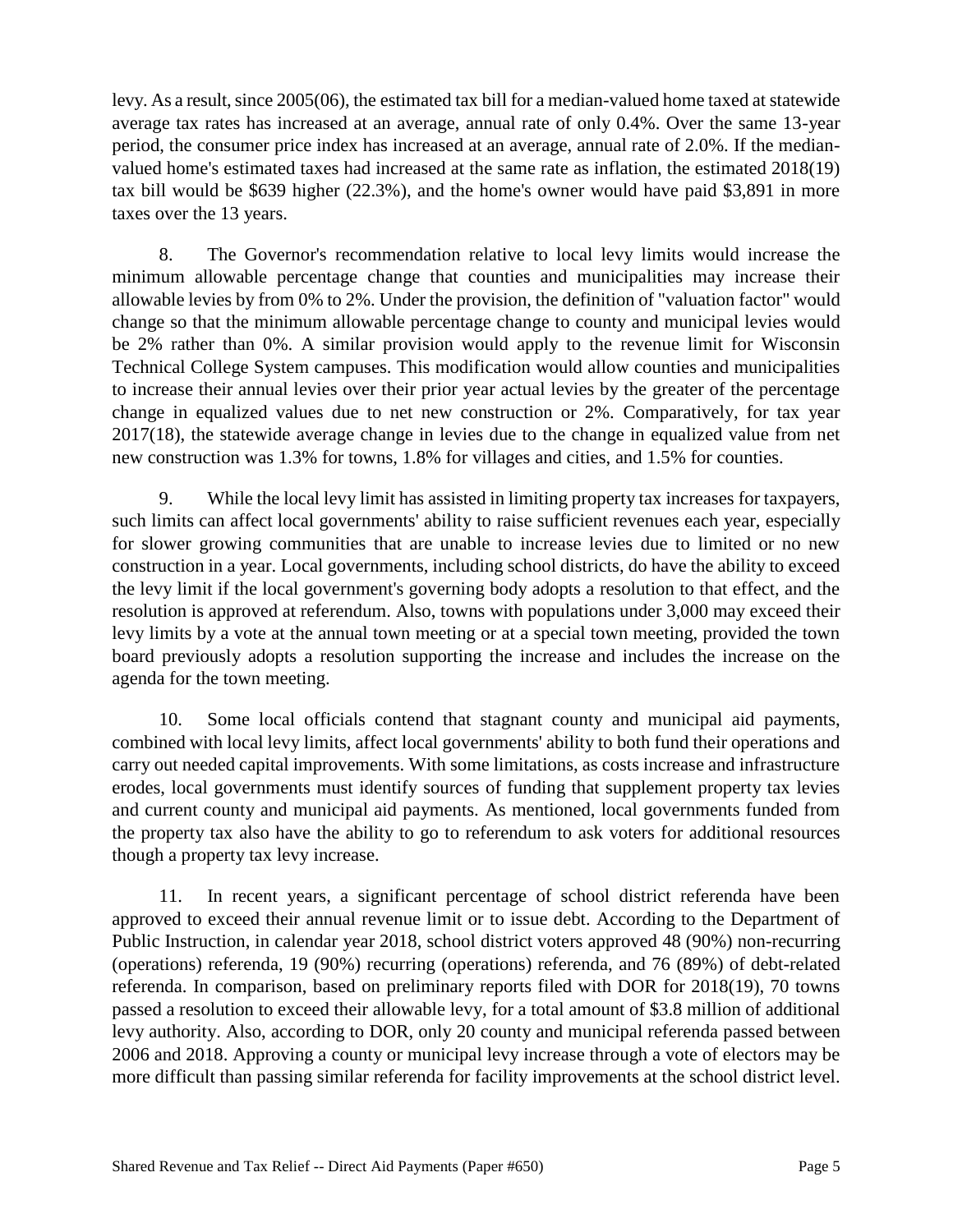For example, asking for a levy increase at referendum to fund a needed road, street, or related capital improvement may have only limited appeal to voters. This difficulty may occur because unlike improvements to school district facilities, which are typically used by, or associated with, the overall community, municipal and county capital improvements, such as improvements to specific sections of local roads, can affect only voters benefiting most from the improvement. As a result, support for the improvement and the related referendum may be more limited, which can make local governments reluctant to go to referendum and more inclined to finance such improvements with debt.

12. Local governments also have the option to impose a local vehicle registration fee, or "wheel tax". Since 1967, municipalities have had the authority to impose a wheel tax, which is imposed on automobiles and trucks of not more than 8,000 pounds that are registered in the state. Since 1979, counties have had similar authority. There is no limit on the amount of the local registration fee that can be imposed. Any county or municipality that imposes a wheel tax must use the revenues for transportation-related purposes. Currently, 35 local governments impose or have recently adopted an ordinance to impose a wheel tax. However, 33 of those local governments have adopted an ordinance to impose or increase an existing wheel tax since 2015. In 2017, revenues from the wheel tax totaled 3.8% of the total gross property tax levies of all local government imposing the fee that year.

13. While levy limits have generally restricted levy growth, statewide municipal levies have grown at an average annual rate of 2.8% since levy limits were established in 2005(06). This growth is primarily due to allowable levy growth for new construction and to various exclusions and exemptions that can be applied to the levy limit (such as debt service on debt issued for capital improvement projects). These increases in total property tax levies assist local governments in meeting some of the higher costs of providing government services each year. However, some of the allowable levy increases associated with newly constructed homes or commercial properties are in part used to pay for the local government service provided to these properties. Thus, the levy increases associated with these improvements are not entirely available to fund the increased cost of providing government services to existing homes and commercial properties or to operate any newly constructed public facilities financed through the issuance of debt. While Table 3 shows the change in county and municipal levies over the past 14 years, the change in individual local government levies will vary.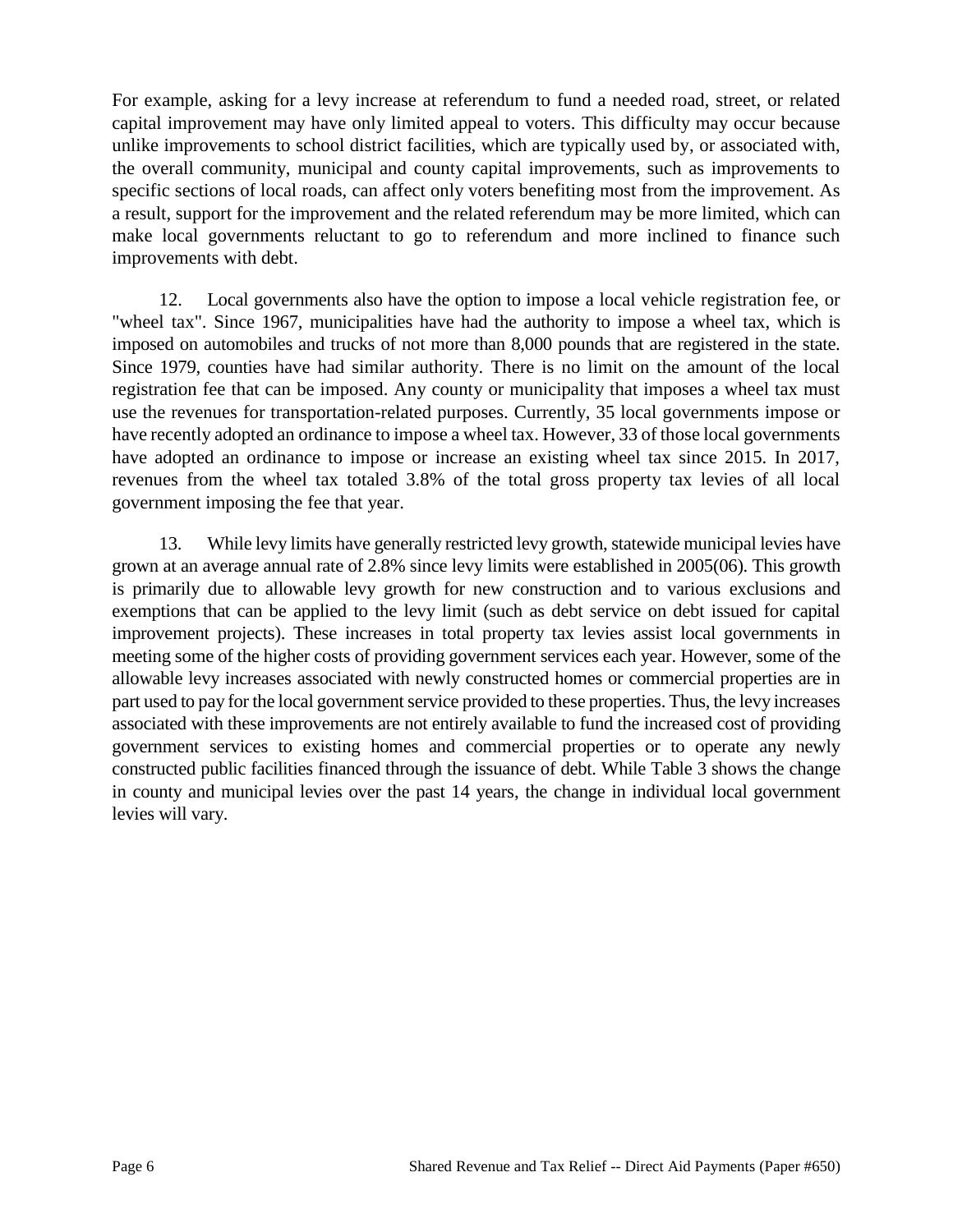#### **TABLE 3**

|                |           | <b>County Levy</b> | <b>Municipal Levy</b> |          |
|----------------|-----------|--------------------|-----------------------|----------|
| Tax Year       | Amount    | % Change           | Amount                | % Change |
| 2005(06)       | \$1,671.1 |                    | \$2,028.6             |          |
| 2006(07)       | 1,723.9   | 3.2%               | 2,099.6               | 3.5%     |
| 2007(08)       | 1,800.8   | 4.5                | 2,204.8               | 5.0      |
| 2008(09)       | 1,856.1   | 3.1                | 2,299.0               | 4.3      |
| 2009(10)       | 1,914.6   | 3.2                | 2,372.5               | 3.2      |
| 2010(11)       | 1,951.4   | 1.9                | 2,422.5               | 2.1      |
| 2011(12)       | 1,972.2   | 1.1                | 2,463.2               | 1.7      |
| 2012(13)       | 1,986.4   | 0.7                | 2,499.1               | 1.5      |
| 2013(14)       | 2,011.0   | 1.2                | 2,549.2               | 2.0      |
| 2014(15)       | 2,046.5   | 1.8                | 2,611.0               | 2.4      |
| 2015(16)       | 2,086.5   | 2.0                | 2,668.3               | 2.2      |
| 2016(17)       | 2,131.7   | 2.2                | 2,749.7               | 3.1      |
| 2017(18)       | 2,196.6   | 3.0                | 2,833.4               | 3.0      |
| $2018(19)^*$   | 2,229.8   | 1.5                | 2,922.1               | 3.1      |
| Average Annual |           |                    |                       |          |
| % Change       |           | 2.2%               |                       | 2.8%     |

# **Total Statewide Levies for Counties and Municipalities (\$ in Millions)**

\*Preliminary.

#### **Local Use of Borrowing**

14. Typically, municipalities and counties use tax levy or issue general obligation bonds to fund capital improvements. Given the levy limit restrictions and absent a referendum to exceed those restrictions in order to fund significant capital improvements local governments (municipalities and counties) have often looked to borrowing to fund such projects. Because local governments are allowed to exclude from the local levy limit any amounts levied to pay for general obligation debt issued after 2005, issuing such debt for transportation-related capital improvements is another way that local governments can fund those projects without violating the levy limit restrictions.

15. Local governments have taken on increasing levels of debt to fund capital improvements. Between 2005 and 2017, total outstanding general obligation debt for all local governments has increased by 42.7% and at an average annual rate of 3.2% for counties and 2.9% for municipalities. Annual debt service payments on those obligations increased by 49.9% for all local governments and at an average annual rate of 4.0% for counties and 3.3% for municipalities. In comparison, the Consumer Price Index has increased by 25.5% in total and at an average annual rate of 1.9% over the same period. Providing an increase in county and municipal aid would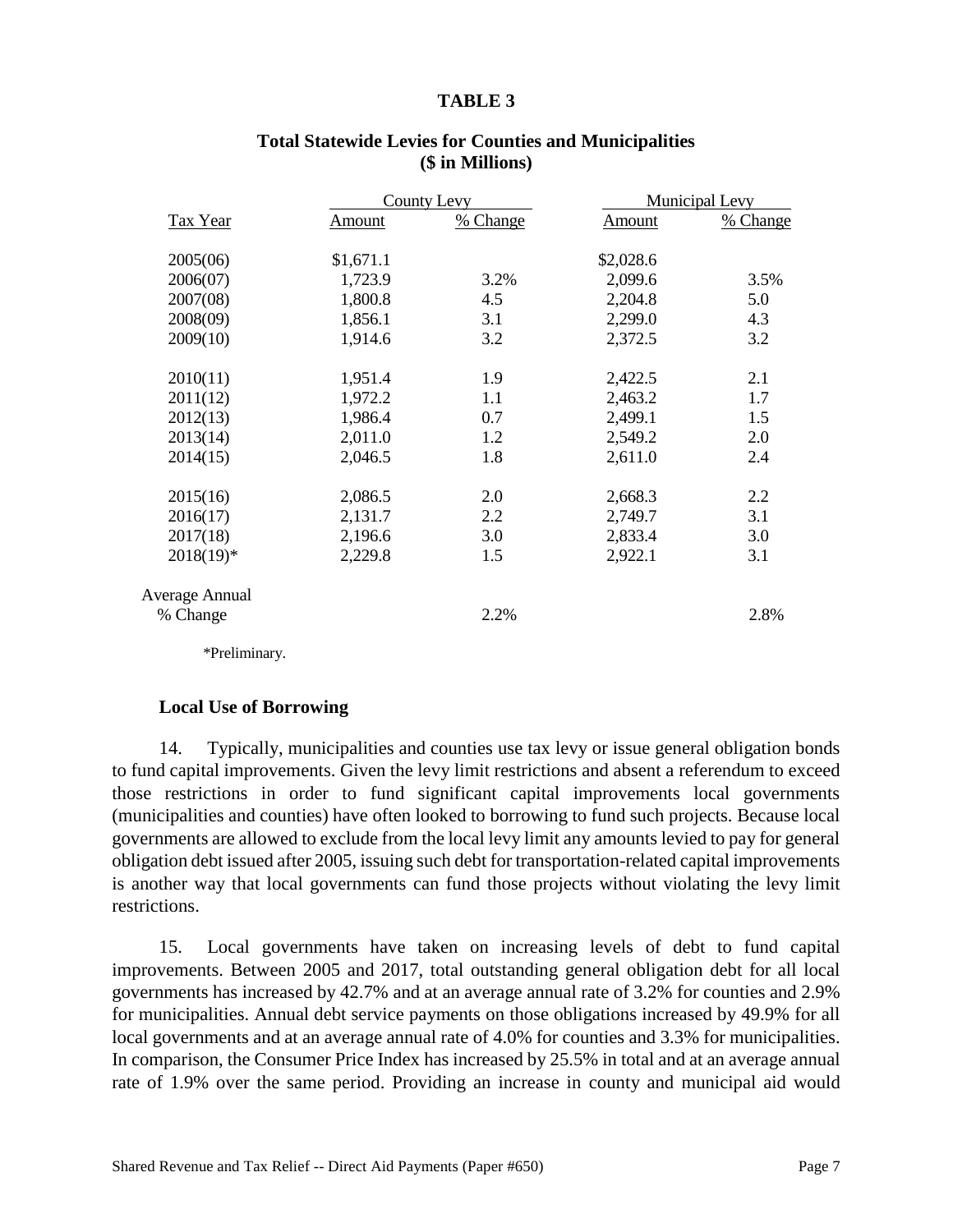provide local governments additional financial assistance, which could be used by local governments to assist in funding their operations or in funding capital projects in lieu of additional borrowing.

# **Potential Aid Increases**

16. County and municipal aid payments are made to local governments on the fourth Monday in July (15% of the total) and on the third Monday in November (85% of the total). Municipalities have established their calendar year 2019 levies based on 2019 county and municipal aid payments that will be paid in state fiscal year 2019-20. Therefore, the Governor's proposal to provide a calendar year 2020 increase would allow the additional funding to be considered when local governments establish their 2020 levies. These amounts would be paid by the state to local governments in 2020-21.

17. Table 4 provides the funding amounts that would be required to fund various percentage increases in total county and municipal aid, beginning in 2020-21, if the Committee is interested in providing additional funding to the county and municipal aid program.

# **TABLE 4**

# **Funding Required for Various County and Municipal Aid Increases**

| Alternative   | 2020-21                      |
|---------------|------------------------------|
| Increases     | Change to Base               |
| $1\%$         | \$7,530,800 (Alternative 1b) |
| 2% (Governor) | 15,061,500 (Alternative 1a)  |
| 3%            | 22,592,300 (Alternative 1c)  |
| 4%            | 30,123,000 (Alternative 1d)  |

18. Finally, the bill would increase funding in local transportation aid and assistance programs by \$69.2 million over the biennium, including a \$66.2 million increase in general transportation aid (GTA), representing a 10% increase to the calendar year distribution for counties and municipalities for 2020 and thereafter. The Governor's recommended increases in 2019-21 would be in addition to \$126.5 million in increased funding for local aid and assistance programs (GTA, local roads improvement program, and the local bridge assistance program) provided in the 2017-19 budget (2017 Act 59). While county and municipal aid can be used for any purpose approved by local governing bodies, funds for these aid programs must be used for specific purposes. However, these recommended GTA funding increases, if approved, could alleviate some fiscal pressures on local jurisdictions relating to transportation maintenance and may justify maintaining county and municipal aid at its current level [Alternative 2].

## **ALTERNATIVES**

1. Increase funding for county and municipal aid in 2020-21, for payments made in calendar year 2020 and thereafter, by one of the following amounts: